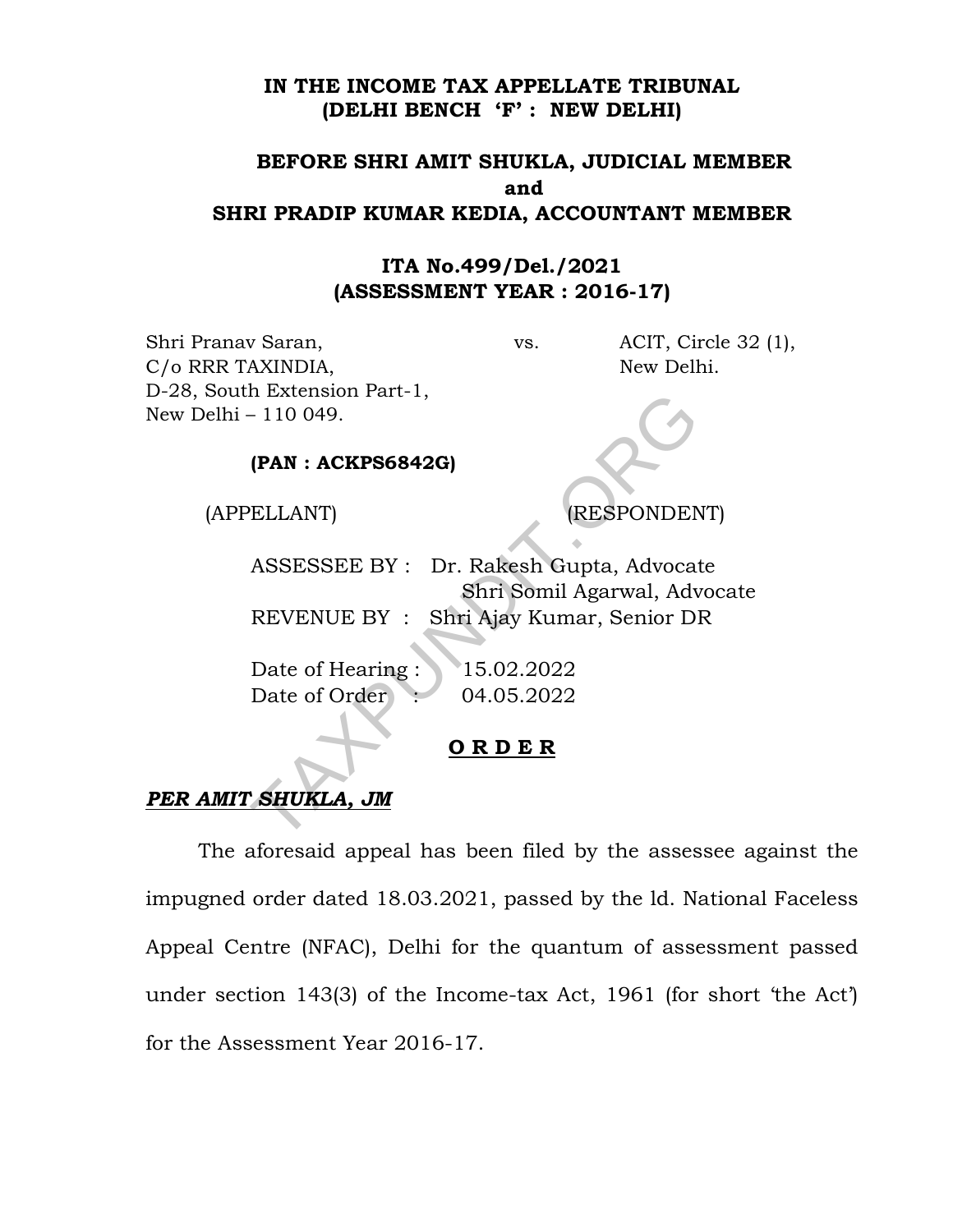2. In the grounds of appeal, the assessee has raised following grounds :-

"1. That having regard to the facts and circumstances of the case, Ld. CIT(A) has erred in law and on facts in confirming the action of Ld. AO in not allowing the benefit of exemption claimed by the assessee  $u/s$  10(37) on the compulsory acquisition of agricultural land under the Land Acquisition Act and more so when all the conditions have been complied with by the assessee and further erred in exercising his jurisdiction  $u/s$  251(2) in treating the subject agricultural land as 'Capital Asset' U/S 45(5) and that too by recording incorrect facts and findings and without appreciating the facts and circumstances of the case and in violation of principles of natural justice and without considering the submission filed by the assessee and without providing the entire adverse material available on record.

2. That in any case and in any view of the matter, action of Ld. CIT(A) in confirming the action of Ld. AO in not allowing the benefit of exemption claimed by the assessee u/s 10(37) on the compulsory acquisition of agricultural land under the Land Acquisition Act and more so when all the conditions have been complied with by the assessee and further erred in exercising his jurisdiction  $u/s$  251 (2) in treating the subject agricultural land as 'capital asset'  $u/s$  45(5), is bad in law and against the facts and circumstances of the case. becoming incorrect facts and findings and with<br>facts and circumstances of the case and<br>facts and circumstances of the case and<br>injets of natural justice and without root<br>insison filed by the assessee and without protices<br>

4. That having regard to the facts and circumstances of the case, Ld. CIT(A) has erred in law and on facts in holding as under:-

- (a) That the land in question is a 'Capital Asset', whose acquisition by state Government is a transfer of capital asset wherein the principal compensation received by the appellant is chargeable to under the head 'Capital Gains' u/s 45 of Income Tax Act, 1961.
- (b) That interest on enhanced compensation is to be treated as 'Income from Other Sources' u/s 56 of Income Tax Act, 1961.

4. That having regard to the facts and circumstances of the case, Ld. CIT(A) has erred in law and on facts in treating the interest on enhanced compensation as interest simpliciter whereas such interest is to be treated as part of compensation itself in view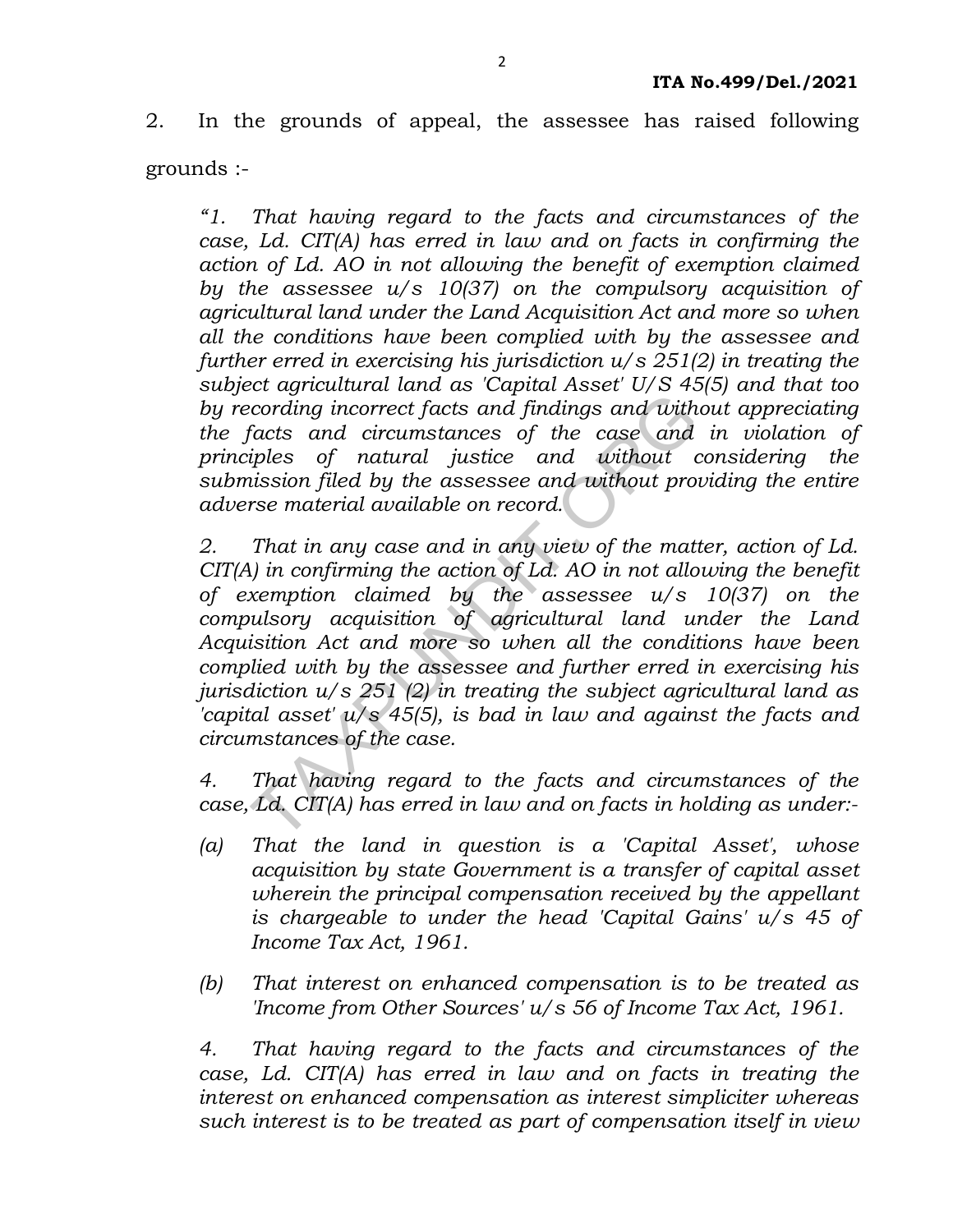of authoritative judicial decisions and being part of compensation, ought to qualify for exemption  $u/s$  10(37) of Income Tax Act, 1961."

3. Facts, in brief, are that the assessee has filed his original return of income at Rs.3,34,10,040/- on 03.08.2016. Later on, return was revised at Rs.1,70,83,650/- which was filed on 23.03.2018. The case of the assessee was selected for limited scrutiny under CASS on the following grounds :-

"Sale consideration of property reported by the assessee in schedule CG of ITR is less than the compensation on acquisition of immovable property reported by transferee of property in TDS return (for TDS u/s 194L and 194LA)."

4. The assessee has declared interest received on enhanced compensation u/s 28 under the Land Acquisition Act, 1894, of Rs.3,31,93,013/-. Later on, in the revised return, the assessee has claimed 50% deduction u/s 57 of the Act on the said interest. The AO accepted the interest income at Rs.1,70,83,650/- as shown in revised return. However, during the course of assessment proceedings, the assessee had raised a claim by way of letter that even the balance amount of 50%, i.e., Rs.1,70,83,650/- itself was not taxable as enhanced interest was awarded u/s 28 of the Land Acquisition Act and, therefore, such interest income partakes the nature of compensation as held by Hon'ble Supreme Court in the case of UOI & Ors. Vs. Hari Singh reported in 302 CTR 458 (SC) and CIT vs. grounds :-<br>
exponsideration of property reported by the CG of ITR is less than the compensation width property reported by transferee of p<br>
in (for TDS  $u/s$  194L and 194LA)."<br>
assessee has declared interest received<br>
tion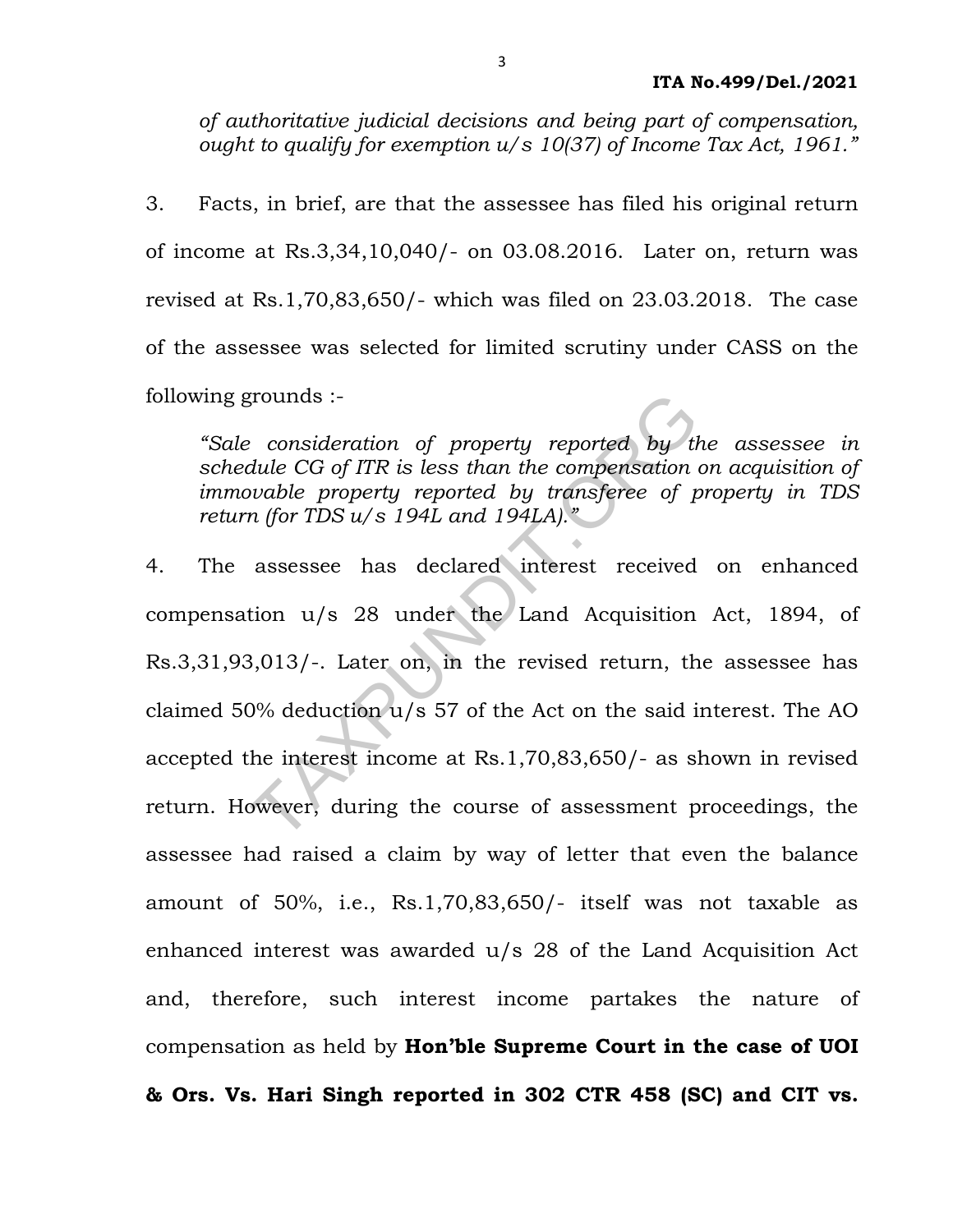Ghanshyam (HUF) (2009) 315 ITR 1. According to the assessee, since the land was agricultural land being used for agricultural operations in for last many years of acquisition and, therefore, such agricultural land which was acquired by the Government and thus compensation received from the Government is exempt u/s 10(37) of the Act. The AO however did not accept this claim.

5. The assessee then raised this issue before the NFAC. Ld. NFAC however, instead of dealing with the controversy raised in the grounds of appeal and was subject matter of appellate proceedings that amount of interest received on the acquisition of land u/s 28 of the Land Acquisition Act is exempt, has held that the land itself is not agricultural and, therefore, there is no question of any exemption u/s 10(37) of the Act. Accordingly, there was an enhancement. One of the allegations of the first appellate authority is that assessee has not given any other evidence to show that impugned land was agricultural land and merely relied upon the RTC. The entire case of the first appellate authority revolves around the fact that the land, which was the subject matter of award for compensation, was not used for agricultural purposes. All the evidences filed before the first appellate authority to substantiate that it was agricultural land have been rejected and finally, it was held that the land was not agricultural land assessee then raised this issue before the N<br>nstead of dealing with the controversy raised<br>and was subject matter of appellate proceedir<br>it received on the acquisition of land  $u/s$ :<br>in Act is exempt, has held that the lan<br>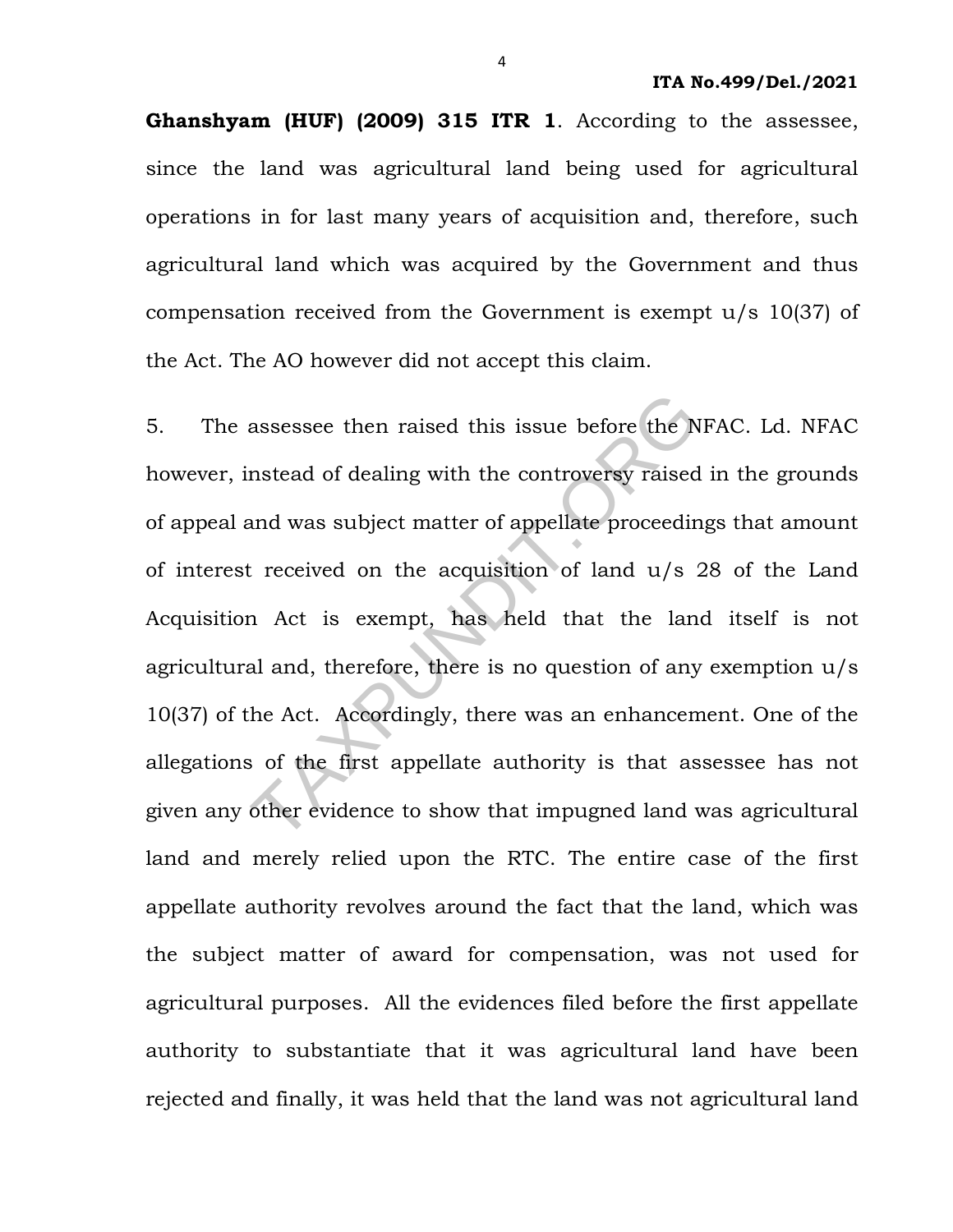albeit it had commercial value having a strategic location and, therefore, exemption  $u/s$  10(37) cannot be allowed. The judgments which was relied upon by the assessee has been distinguished and many judgements have been quoted by him from his side and finally it was concluded as under:-

 "44. From the above facts and judicial pronouncements the appellant does not fulfill the conditions for claiming exemptions under section 10(37) of the Income tax Act, 1961. The nature and character of land, as seen from various documents submitted by the appellant during the assessment and appellate proceedings acquired by the Haryana Government under compulsory acquisition cannot be called Agricultural Land under the provisions of the Income-tax Act, 1961. In view of the above facts and circumstances the land in question is a 'Capital Asset', whose acquisition by State Government is a transfer of capital asset wherein the principle compensation received by the appellant is chargeable under the head Capital Gains under section 45 of the Income-tax Act, 1961. Interest on the enhanced compensation is to be treated as 'Income from other sources' under section 56 of the Income-tax Act, 1961. The AO is directed accordingly." mant does not jugal the conditions for claim<br>
r section 10(37) of the Income tax Act, 1961,<br>
acter of land, as seen from various documen<br>
appellant during the assessment and appell<br>
ired by the Haryana Government und<br>
isi

6. Before us, ld. counsel for the assessee, Dr. Rakesh Gupta submitted that insofar as the interest on enhanced compensation u/s 28 of the Land Acquisition Act in respect of agricultural land also partakes the character of a compensation and, therefore, he is entitled for compensation u/s 10(37) of the Act. In support, he relied upon various judgments which are as under :-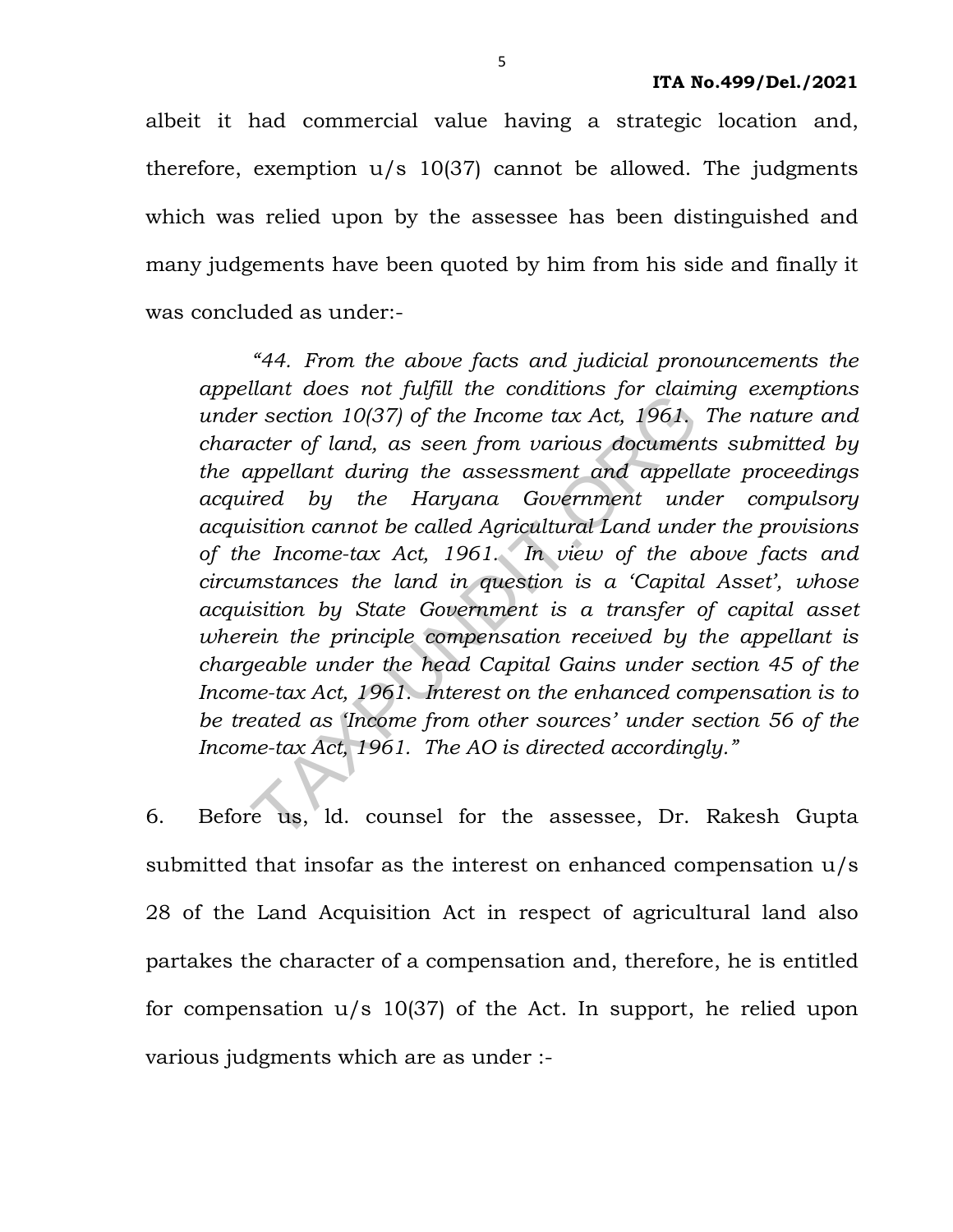- (i) ITO vs. Gordhan, ITA No.3996/2018 dated of order 15.01.2019 (Del.);
- (ii) Smt. Sushma Gupta vs. ITO, ITA No.1823/2016, dated of order 31.01.2019 (Del.);
- (iii) ITO vs. Shri Vinayak Hari Palled, ITA No.05/2017 date of order 12.10.2018 (Bang.)
- (iv) Jagmal Singh vs. ITO, ITA No.2340/2018 date of order 20.09.2018 (Del.);
- (v) ITO vs. Shri Basavaraj M Kundarikannur, ITA Nos.1747 & 1750/2017 dated of order 01.06.2018 (Bang.);
- (vi) Shri Yashpal Singh vs. ITO, ITA No.755/2013 date of order 18.03.2014 (Asr);
- (vii) Sumesh Kumar vs. ITO, ITA No.5207/2017 date of order 05.03.2020 (Del.);
- (viii) Shri Baldev Singh vs. ITO, ITA No.2970/2015 date of order 08.03.2019 (Del.); ITO vs. Shri Basavaraj M Kundarikannur, 1<br>1750/2017 dated of order 01.06.2018 (Bang.<br>Shri Yashpal Singh vs. ITO, ITA No.755/201<br>18.03.2014 (Asr);<br>Sumesh Kumar vs. ITO, ITA No.5207/201<br>105.03.2020 (Del.);<br>Shri Baldev Singh
- (ix) ITO vs. Shri Dhanender Kumar HUF, ITA No.1591/2018 date of order 30.09.2019 (Chd);
- $(x)$  Shri Ummed Singh & Ors. vs. ITO, ITA Nos.5774-5777/2016 date of order 30.01.2020 (Del.); and
- (xi) Mahesh Kumar Gupta vs. DCIT, ITA No.5986/2016 date of order 16.10.2019 (Del.)

Copies of which have been filed in the paper book before us.

7. Thus, insofar as the assessee's claim for exemption u/s 10(37) is concerned, the same cannot be denied insofar as interest on enhanced compensation received u/s 28 of the Land Acquisition Act. He also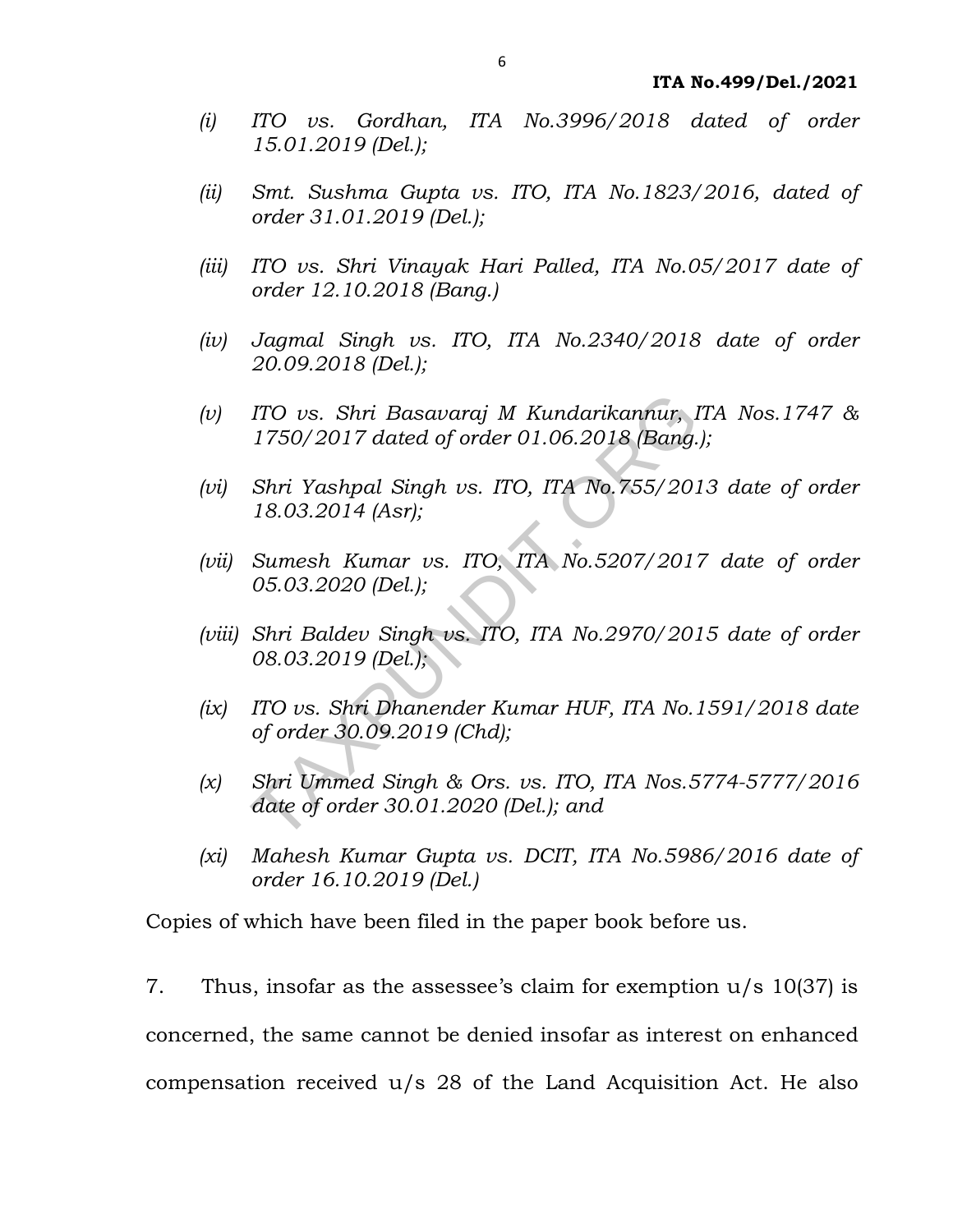referred to copy of award, as appearing in pages 140 to 146 of the paper book, passed by Land Acquisition Collector where it has been categorically mentioned that the award classified the land as "Chahi" which means irrigated land. The award also mentioned that there were tubewells and trees and the land was under Kharif crop and farmers have requested for permission to harvest the crop after ripening or allowing them due compensation for the same and the Land Acquisition Collector has allowed the owners for harvesting of the crop. He also referred to Form 'D' issued by Land Acquisition Officer which is issued in the case of compulsory acquisition of land which itself goes to show that it was agricultural land only. This Form 'D' issued by LAO has been signed by him and Patwari and Kanungo certifying that it was an agricultural land. He also referred to copy of jamabandi at pages 73 to 75 of the paper book which clearly shows that the land was under self-cultivation and there were tubewells and it was irrigated land establishing the nature of land as agriculture. He also pointed out that in the earlier income-tax returns starting from AY 2004-05 onwards; assessee had shown agricultural income from these land only. them due compensation for the same<br>in Collector has allowed the owners for harves<br>ferred to **Form 'D'** issued by Land Acquisitic<br>in the case of compulsory acquisition of la<br>ow that it was agricultural land only. This<br>as be

8. Ld. NFAC issued notice u/s 251(2) that land does not fall under the parameter of agricultural land. In response, the assessee had

7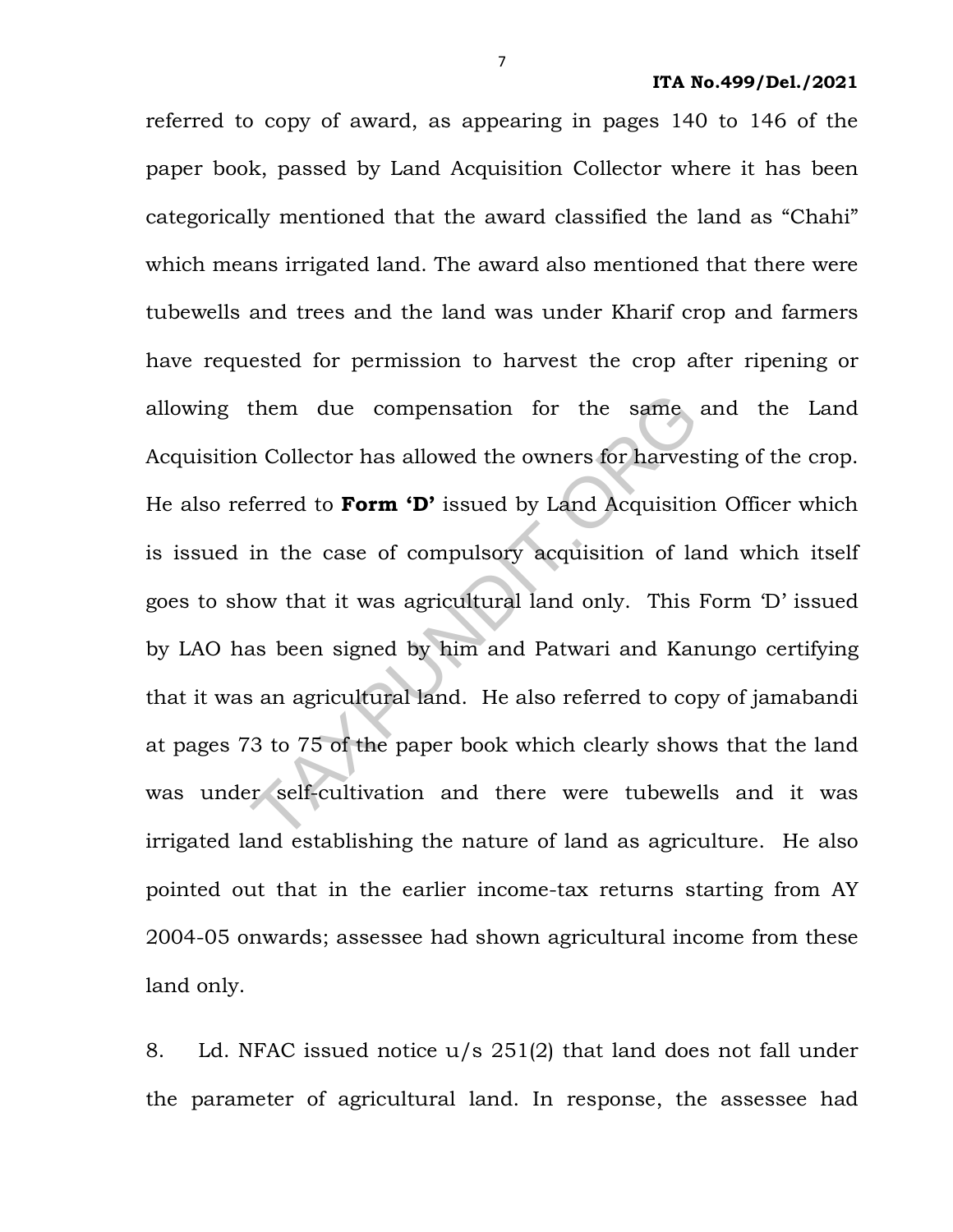submitted the entire evidences showing that land acquired was agricultural land and for which copy of jamabandi, Form-D, copy of award, etc. was enclosed. The assessee had also submitted the girdwari which gives the description of the crops produced in various years. Hence, Ld. Counsel submitted that ld. NFAC erred on law and facts in holding that compensation which was awarded on the acquisition of the land by the Government was not an agricultural land. In the light of these evidences and record, he submitted that such a finding should be reversed.

9. On the other hand, ld. DR for the Revenue submitted that first of all, interest received u/s 28 of the Land Acquisition Act is not part of compensation and is taxable and in support decisions of **Hon'ble** Punjab & Haryana High Court in case of Manjit Singh (2016) 65 taxman.com, Mahender Pal Narang vs. CBDT 423 ITR 13 and Punit Singh vs. CIT (A) 110 taxman 16. Thus, AO has rightly denied the exemption u/s 10(37) of the Act holding that interest received on enhanced compensation u/s 28 of the Land Acquisition Act is taxable. Insofar as observation and the finding of the ld. NFAC that it was not agricultural land, he strongly relied upon the finding and reasoning of the ld. first appellate authority. The land by the Government was not<br>the light of these evidences and record, he<br>ding should be reversed.<br>ne other hand, ld. DR for the Revenue submi<br>st received u/s 28 of the Land Acquisition At<br>tion and is taxable and in s

8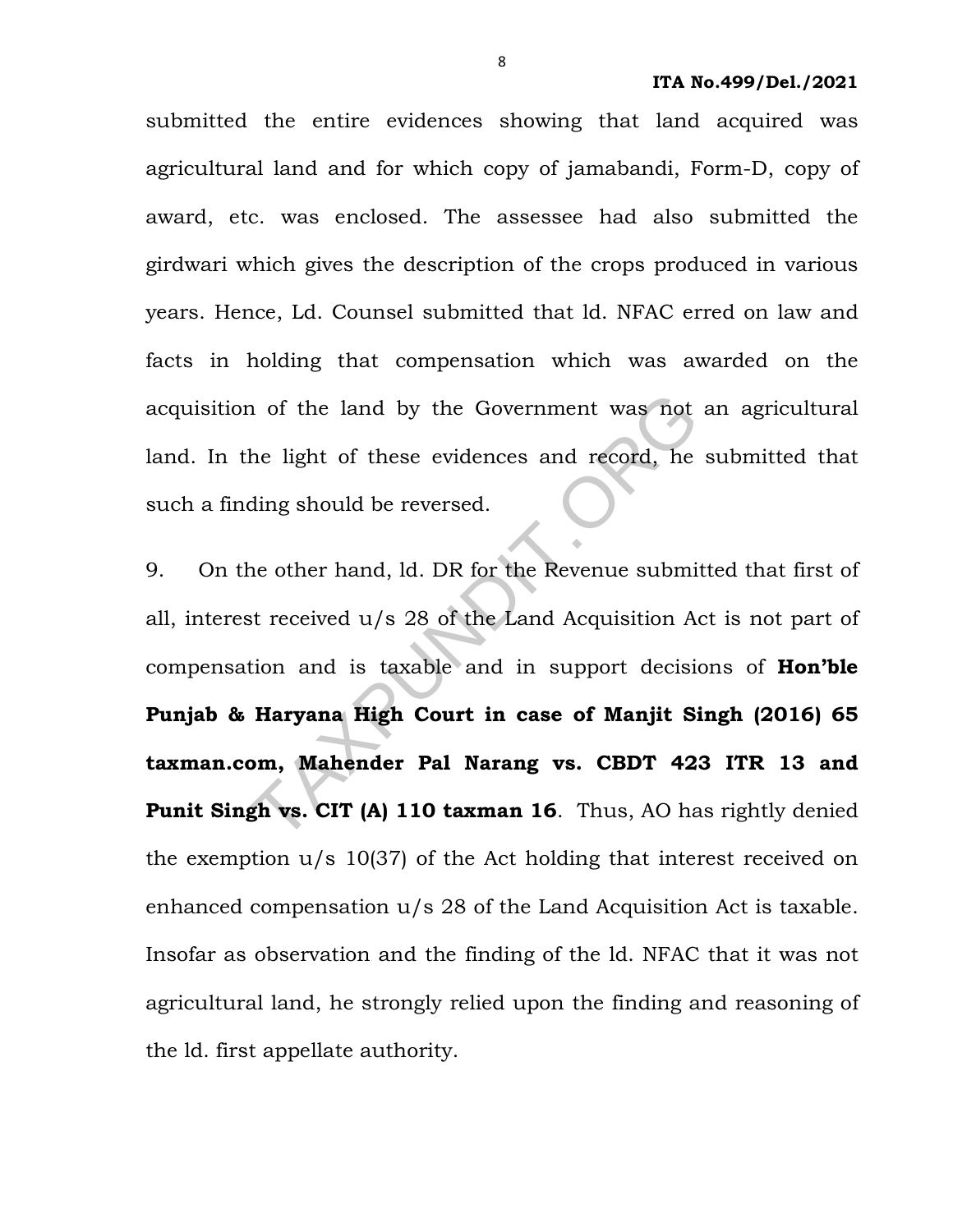10. We have heard rival submissions and also perused the relevant findings given in the impugned order as well as the material referred to before us. Here in this case, the assessee is having agricultural land in Village Gulab Nagar, HB-404, Tehsil Jagadari, District Yamuna Nagar, Haryana. The assessee's land was acquired by the Government of Haryana and Land Acquisition Collector had announced award on 16.07.2007 fixing the market value of the land at Rs.20,00,000/- per acre. Later on, it was awarded enhanced compensation of Rs.95,00,000/- per acre by Hon'ble Supreme Court. The assessee was awarded interest u/s 28 of the Land Acquisition Act of Rs.3,31,93,013/- and had claimed deduction of 50% in the revised return and accordingly, in the return of income, the assessee has shown income on this amount of interest at Rs.1,70,83,650/-. Later on, during the course of assessment proceedings, the assessee claimed that this interest is not taxable at all, because such interest is enhanced income u/s 28 of the Land Acquisition Act and, therefore, it partakes the character of compensation which is held to be not taxable by Hon'ble Supreme Court in the case of CIT vs. Ghanshyam HUF and in the case of UOI vs. Hari Singh (supra). Ld. AO however held that the same is taxable. In the appeal filed before the first appellate authority, NAFC, the first appellate authority changed the entire d award on 16.07.2007 fixing the market values<br>000/- per acre. Later on, it was away attion of Rs.95,00,000/- per acre by Hon'ble ?<br>see was awarded interest  $u/s$  28 of the Land<br>,93,013/- and had claimed deduction of 50°<br>d

9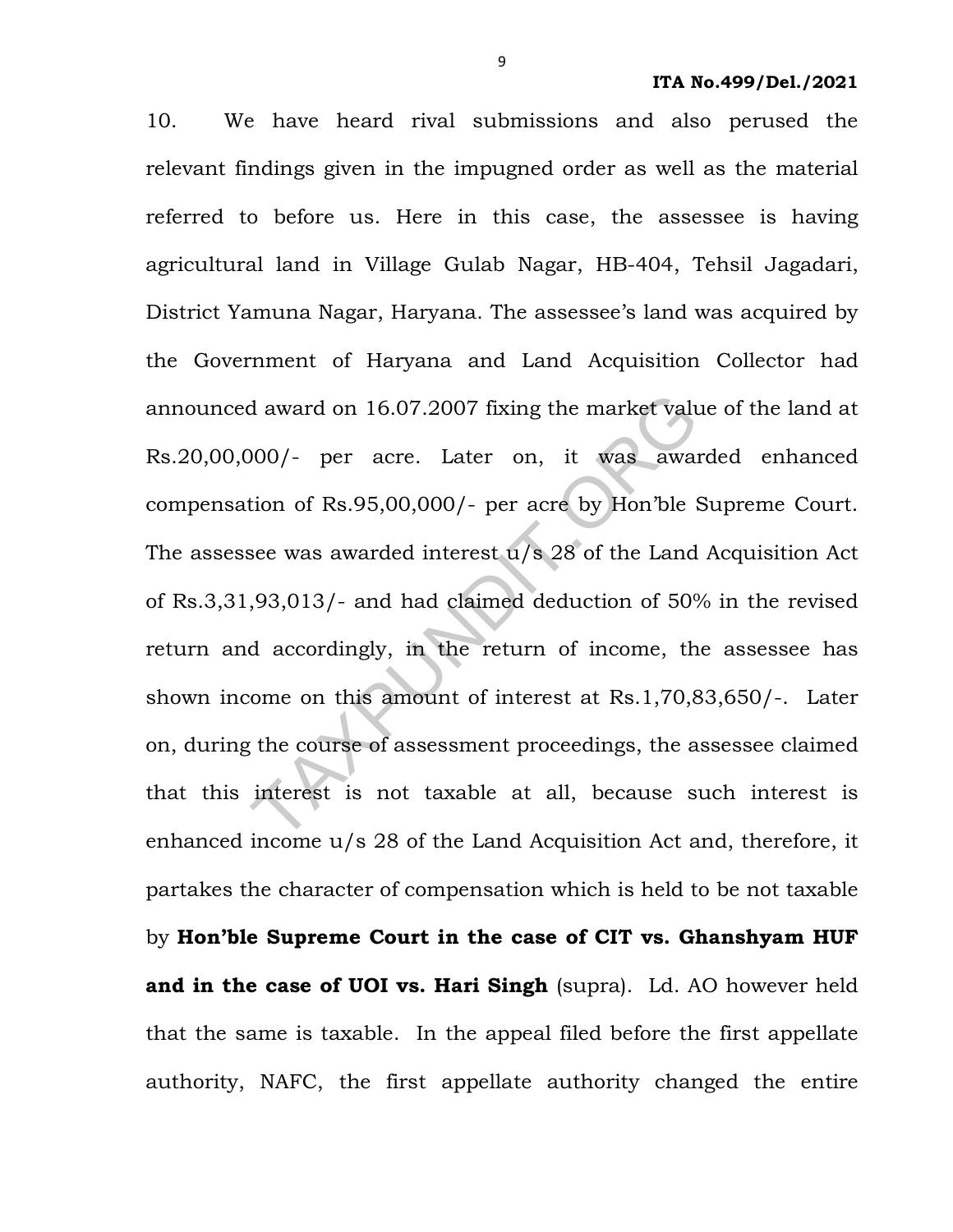nature of controversy and held that the amount on which compensation was awarded itself was not an agricultural land and, therefore, assessee is not entitled for any exemption u/s 10(37) of the Act which was brought into the statute to safeguard the interests of the farmers by the State Government under schemes of compulsory acquisition.

11. First of all, we will deal with the contention raised by the ld. DR for the Revenue that whether interest awarded u/s 28 of the Land Acquisition Act is part of compensation is taxable or not. According to the provisions of Land Acquisition Act, when the land is acquired the Collector may be directed to pay interest on excess compensation to the landowner u/s 28 of the Land Acquisition Act which is by the order of the Court and for the period the till excess compensation is deposited in the court. The said section has following limb : of all, we will deal with the contention raise<br>evenue that whether interest awarded u/s<br>n Act is part of compensation is taxable or no<br>ions of Land Acquisition Act, when the land<br>may be directed to pay interest on excess c

| Matter                          | Section | Period                         | Rate |
|---------------------------------|---------|--------------------------------|------|
| To be awarded by the court      | -28     | From the date of taking        | 9%   |
| along with the excess           |         | possession of land by          |      |
| compensation award              |         | the collector to the date      |      |
|                                 |         | of payment of excess           |      |
|                                 |         | award in the court             |      |
| Court may also direct for $ 28$ |         | From the date of expiry        | 15%  |
| payment of this interest if     |         | of. Of one year of the         |      |
| enhanced compensation is        |         | date of possession till        |      |
| paid into court after the       |         | the amount<br>$\overline{1}$ S |      |
| date of expiry of. Of one       |         | deposited in the court.        |      |
| year from the date on           |         |                                |      |
| which position is taken         |         |                                |      |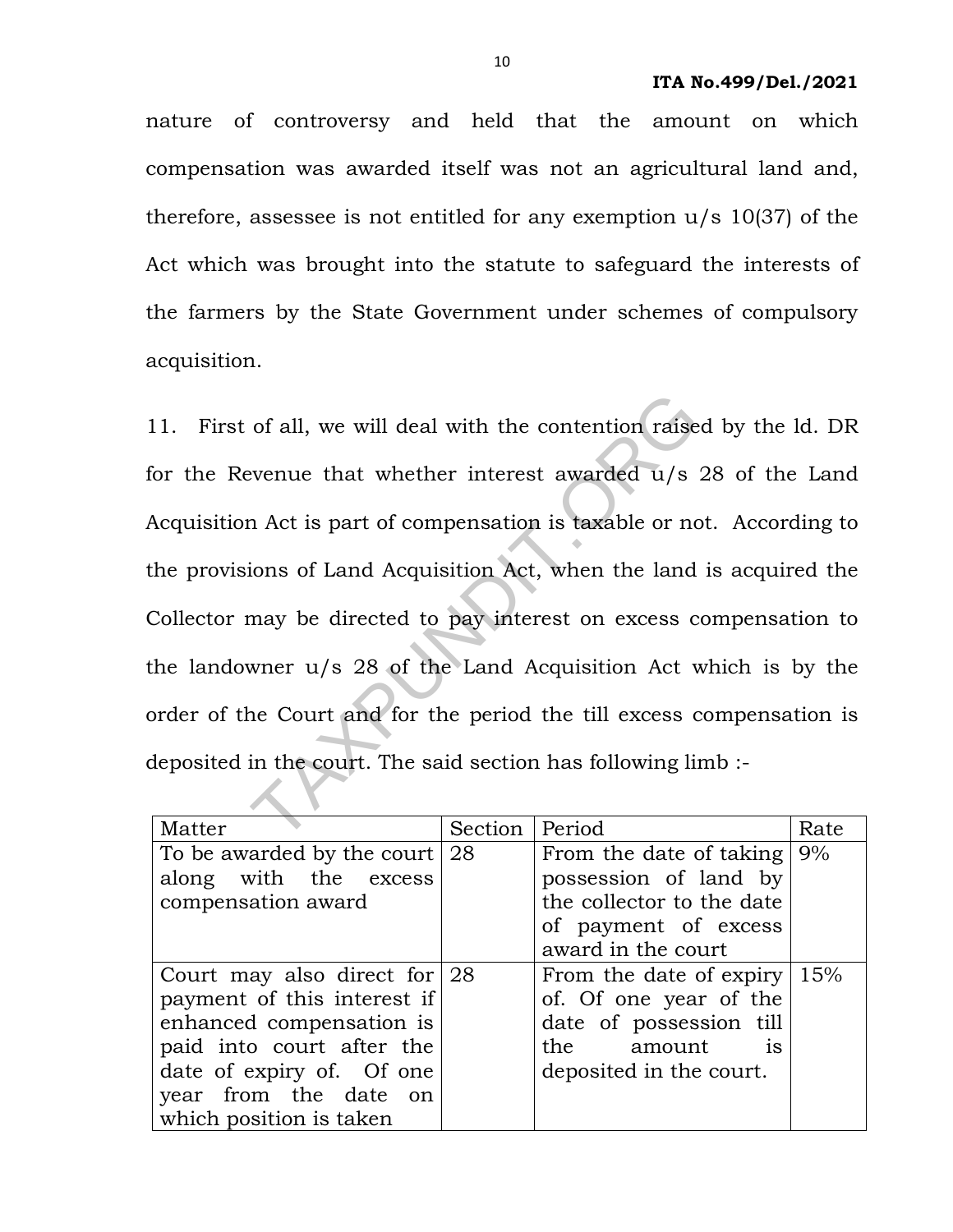12. In Bikram Singh vs. Land Acquisition Collector (1996) 89 **taxmann 119 (SC)** three judges bench decisions dated September 12, 1996 considered the provisions of Section 2 (28A) of the income tax act and defined the meaning of the interest. The issue before the court was whether interest received on amount of compensation Under the land acquisition act 1894 for the delay in its payment was income receipt or not. The claim before the Hon'ble court by the assessee is that payment of interest is only a payment in consideration of loss of enjoyment of the possession of the land by the owner and not by way of any charge on compensation and therefore it was not exigible to income tax. It was also the claim that definition of interest u/s 2 (28A) is confined only to money lending business between a debtor and the creditor. The Hon'ble High Court of Punjab and Haryana in that case has held that the interest is not part of compensation but it is awarded for depriving assessee of user of such compensation due to delay in payment and such is income. The Hon'ble Supreme Court: not. The claim before the Hon'ble court by<br>ent of interest is only a payment in conside:<br>c of the possession of the land by the owner<br>arge on compensation and therefore it was<br>x. It was also the claim that definition of in

i. Rejected the contention that definition of interest in Section 2 (28A) is only confined to money lending business. It held that the meaning of the interest Under the income tax act to mean interest payable in any manner in respect of an incurred including a deposit, claim or obligation and includes - - -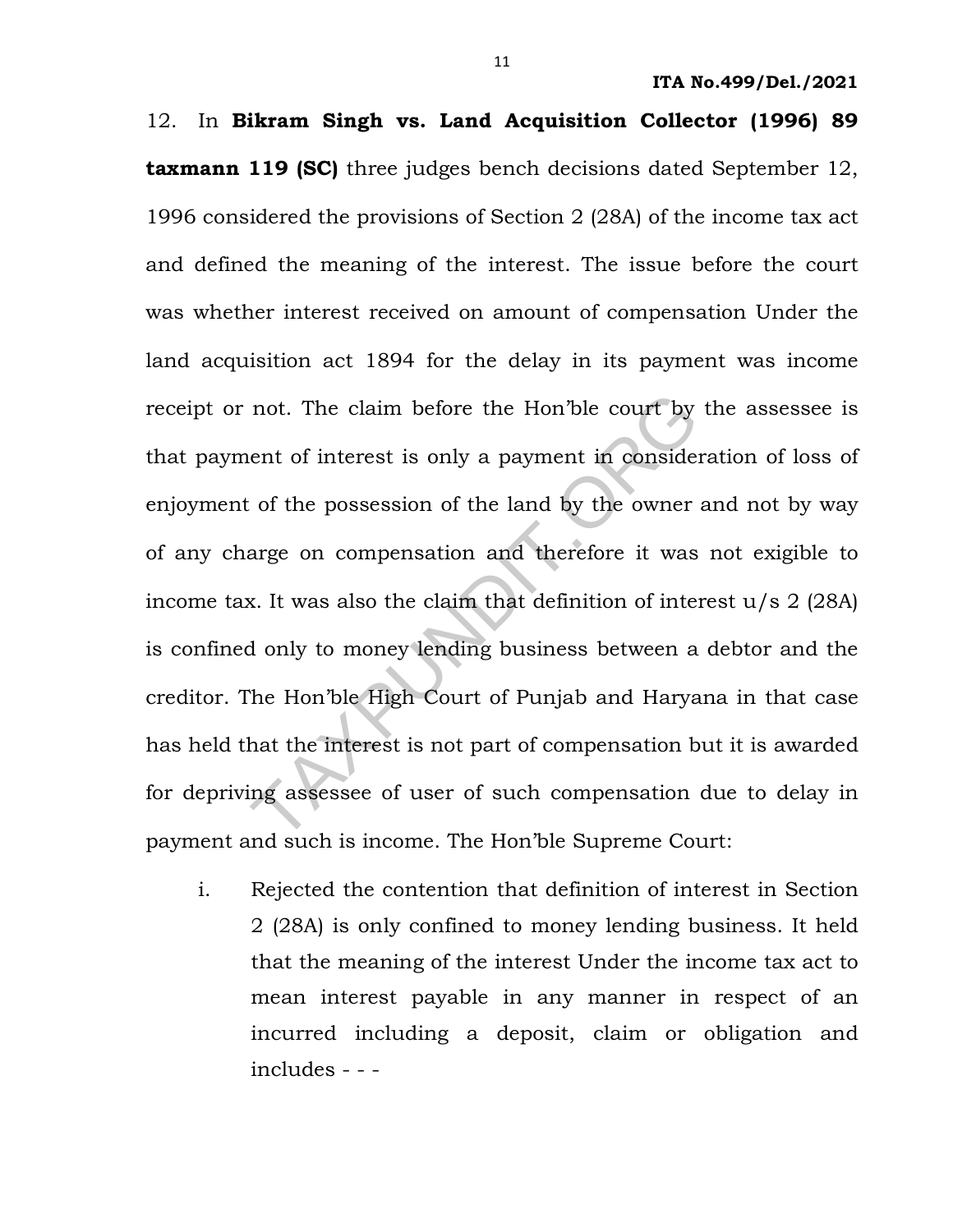- ii. It held that once it is construed that any interest is a revenue receipt unless there is an exemption under the appropriate provision the revenue receipt is exigible to tax. It held that interest received as income on the delayed payment of the compensation determined under the provisions of the land acquisition act is a taxable event and therefore it is a revenue receipt exigible to tax  $u/s$  4.
- iii. The Hon'ble court held that the controversy was decided greatly in the case of Dr sham Lal Narula versus CIT (1964) 53 ITR 151 [ another three judges bench of Hon SC] wherein the definition of the interest was considered. It was held that when the title has passed on to the state any statutory interest provided thereafter can only be regarded either as representing the profit which the owner of the land might have made if here the use of the money or the losses suffered because he had not that use it cannot be held to be as damages or compensation. The court in that case held that the interest paid u] s 34 of the act is interest paid for the delayed payment of compensation and therefore it is a revenue receipt liable to tax under the income tax act. The Hoff be court field that the controvers<br>greatly in the case of **Dr sham Lal Nart**<br>(1964) 53 ITR 151 [another three judges be<br>wherein the definition of the interest was con<br>held that when the title has passed on to<br>sta
- iv. The court also considered several decisions of the **Hon'ble** Supreme Court in case of 66 ITR 465, 181 ITR 400 & 181 ITR 408.
- v. The Hon'ble court in para number 10 categorically held that interest received as income on the delayed payment of the compensation determined u/s 28 or 31 [?] {sic 34} of the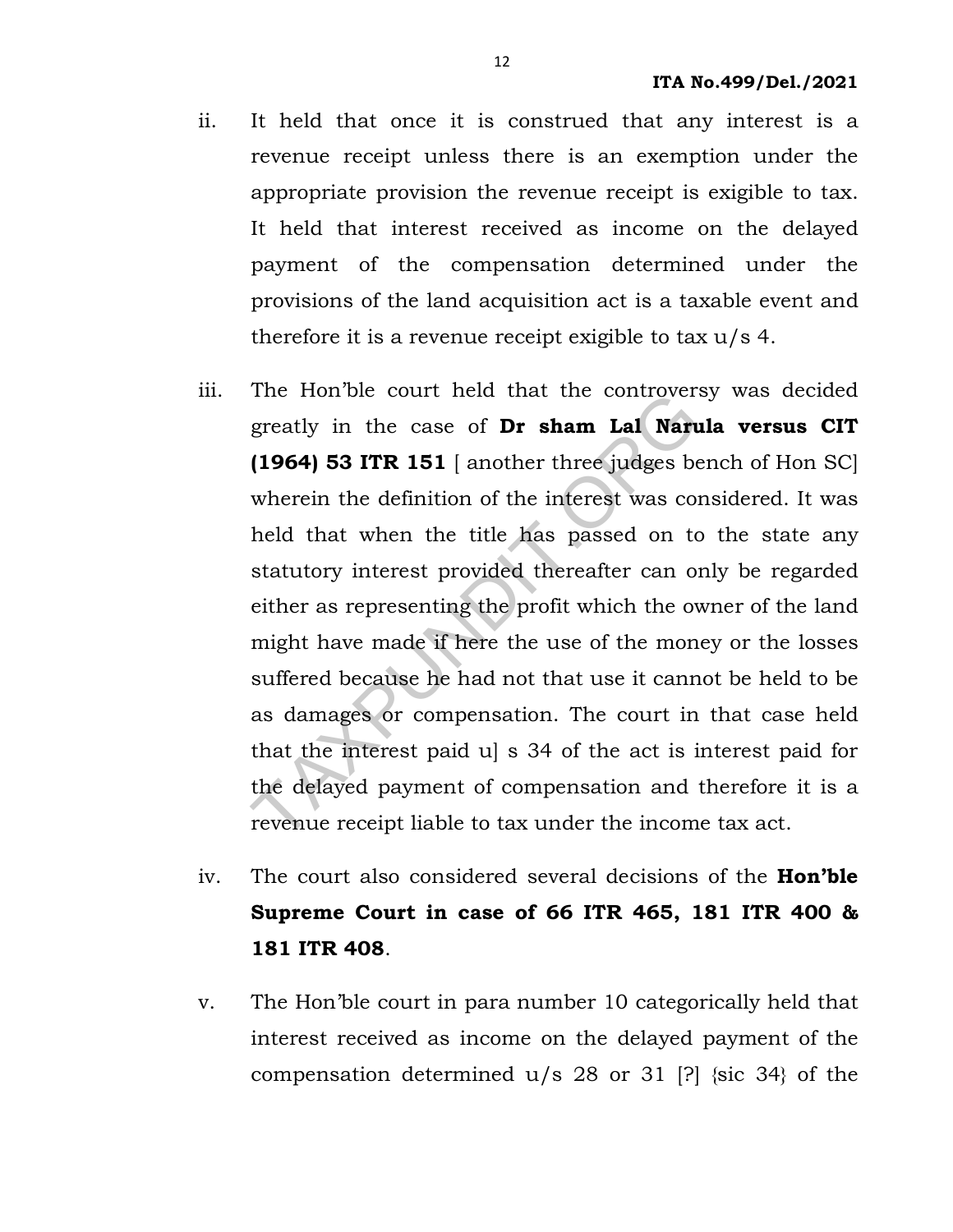land acquisition act is taxable event. It held that it is a revenue receipt chargeable to tax u/ s 4 of the act.

- vi. In that para only the court also hinted that appellants are entitled to spread over the income for which payment came to be made so as to compute the income for assessing tax for the relevant accounting year.
- vii. It upheld the order of the Hon'ble Punjab and Haryana High Court.

13. Then in July 2019 the Hon'ble Supreme Court had another occasion to determine the interest on compensation received by the assessee in case of [2009] 182 Taxman 368 (SC)/[2009] 315 ITR 1 (SC)/[2009] 224 CIT versus Ghanshyam (HUF). The Hon'ble Supreme Court held that:- Court.<br>
in July 2019 the Hon'ble Supreme Cours<br>
co determine the interest on compensation<br>
n case of **[2009] 182 Taxman 368 (SC)/[20**<br>
9] 224 CIT versus Ghanshyam (HUF)<br>
Court held that:-<br>
Year of taxability of enhanced co

- i. Year of taxability of enhanced compensation is the year of receipt.
- ii. Interest is different from compensation
- iii. Interest paid on the excess amount u/s 28 depends upon the claim of the landowner, interest u/ s 34 for compensating delay in making payment.
- iv. Interest u/s 28 is part of the compensation for the reason that it includes within its ambit both the market valuation and solatium.
- v. Interest u/s 34 is only for delay in making payment after the compensation amount is determined.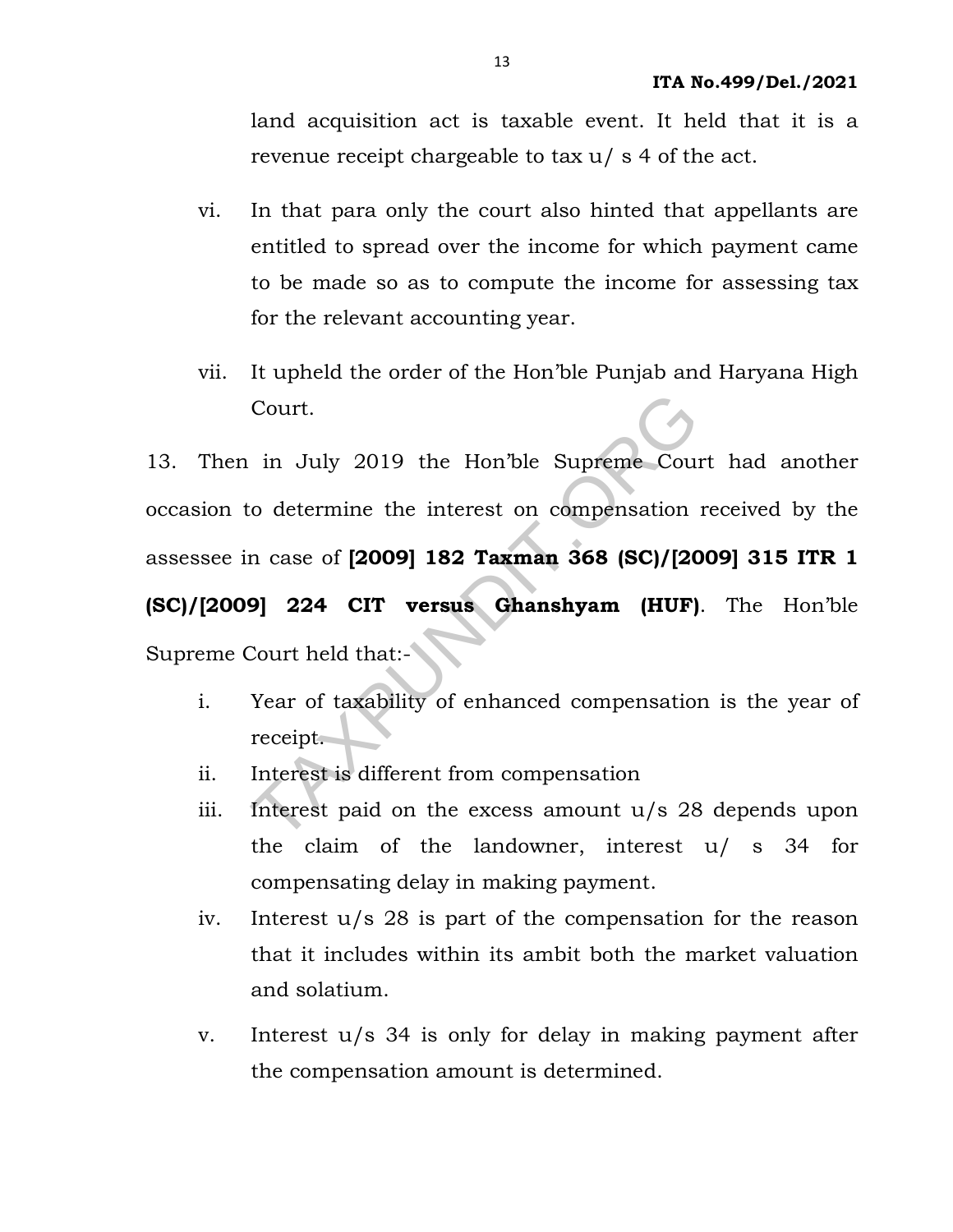- vi. Interest u/s 28 is part of the enhanced value of land and is distinct from interest u/s 34 of the act.
- vii. The provisions of the income tax act were not at all considered in that case

15. The Hon'ble Supreme Court was once again seized of the issue in case of Union of India versus Hari Singh and others where the order was passed on September 15, 2017 wherein it has been held that when the compensation is paid the assessing officer should keep into mind the provisions of Section 28 of the land acquisition act and the law laid down by the Hon'ble Supreme Court in case of can sham HUF in order to ascertain whether the interest given Under the said provision amounts to compensation or not. Examples to the Supermoter 15, 2017 wherein it has<br>compensation is paid the assessing officer si<br>provisions of Section 28 of the land acquisit<br>own by the Hon'ble Supreme Court in case of<br>to ascertain whether the interest g

16. By the Finance Act (Number 2) Act 2009 with effect from I April 2010 there is an amendment Under the provisions of Section 56 (2) (viii) which provided that income by way of interest received on compensation or on enhanced compensation referred to in clause (B) of Section 145A is an income. A corresponding provision was also introduced u/s 57 (iv) providing for deduction of a sum equal to the 50% of the income chargeable to tax under the above provision. The provisions of Section 145A (B) was also introduced providing that interest received by the assessee shall be deemed to be the income of the year in which it is received. Subsequently with retrospective effect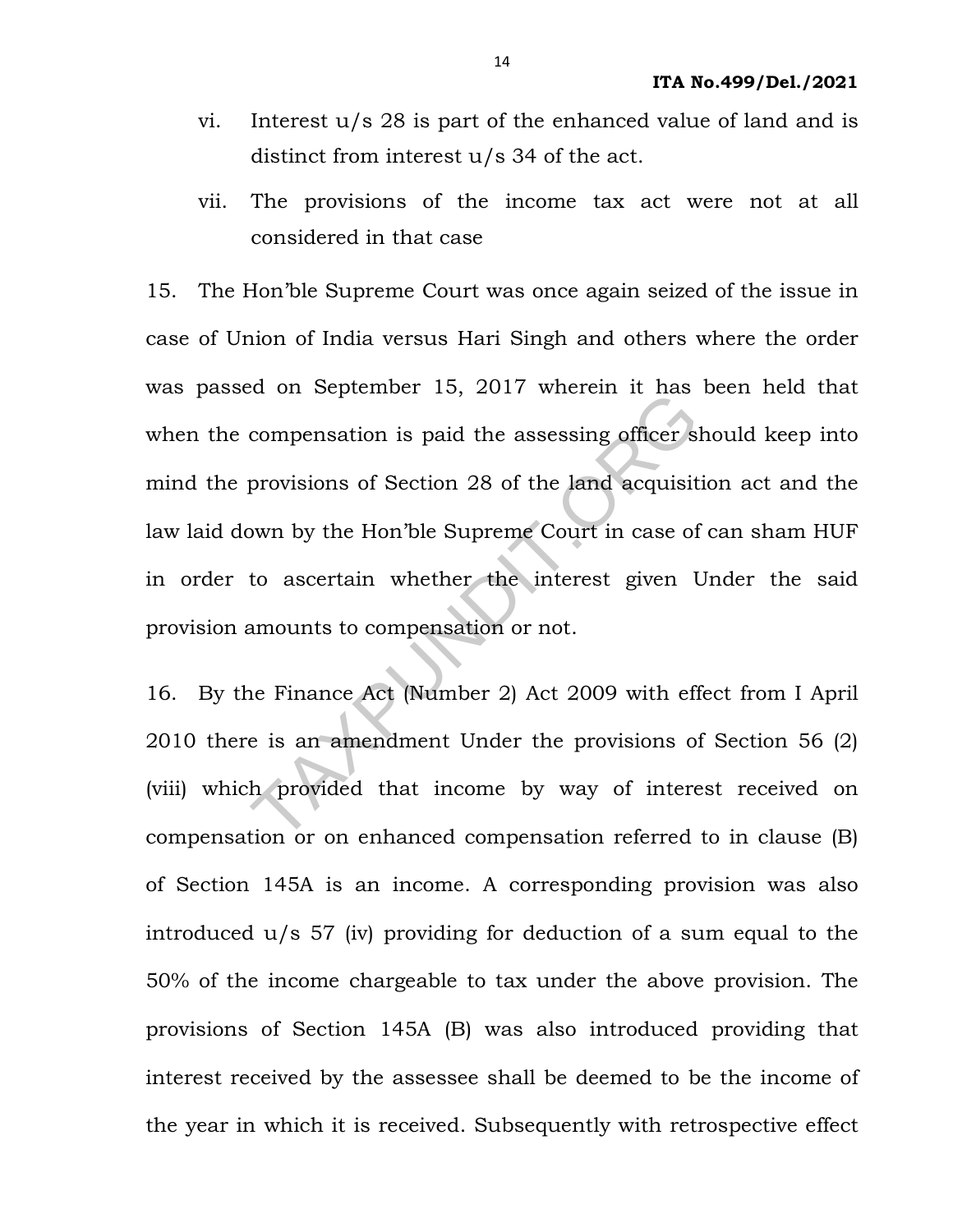from 1.4.2017 The Finance Act 2018 provided that income by way of interest received on compensation or enhanced compensation is chargeable to tax as income from other sources Under the provisions of Section 56 (2) (viii) of the act.

17. Hon'ble High Court of Punjab and Haryana has taken a consistent view that interest received on delayed payment of compensation under either Section 28 or u/s 34 is taxable as income from other sources in the year of the receipt under the act. Such view was after considering the order of the Hon'ble Supreme Court in Dr Shyam Lal Narula, Bikram Singh, (supra). In the cases of Puneet Singh versus CIT (2019) 110 taxmann.com 16 and Manjeet Singh HUF versus Union of India (2016) 65 taxmann.com 160, wherein similar issue was involved, in those decisions the interest received u/s 28 of the land acquisition act was in question and it was held that same is chargeable to tax u/s 56 of the act. It further held that the decision of the Hon'ble Punjab and Haryana High Court in case of CIT versus Bir Singh HUF does not require any consideration in view of the judgment of the Hon'ble Supreme Court in case of Ghanshyam HUF. The Hon'ble High Court also held that in view of the authoritative pronouncement of the Hon'ble Supreme Court in case of Shaymlal Narula, Govindraja Chetty , Amarjit Singh, Sunder and Bikram Singh, Rama Bai and K S tion under either Section 28 or  $u/s$  34 is taxed that considering the order of the Hon'ble Suprentian Considering the order of the Hon'ble Suprentian Narula, Bikram Singh, (supra). In the case of Treaty (2019) 110 taxmann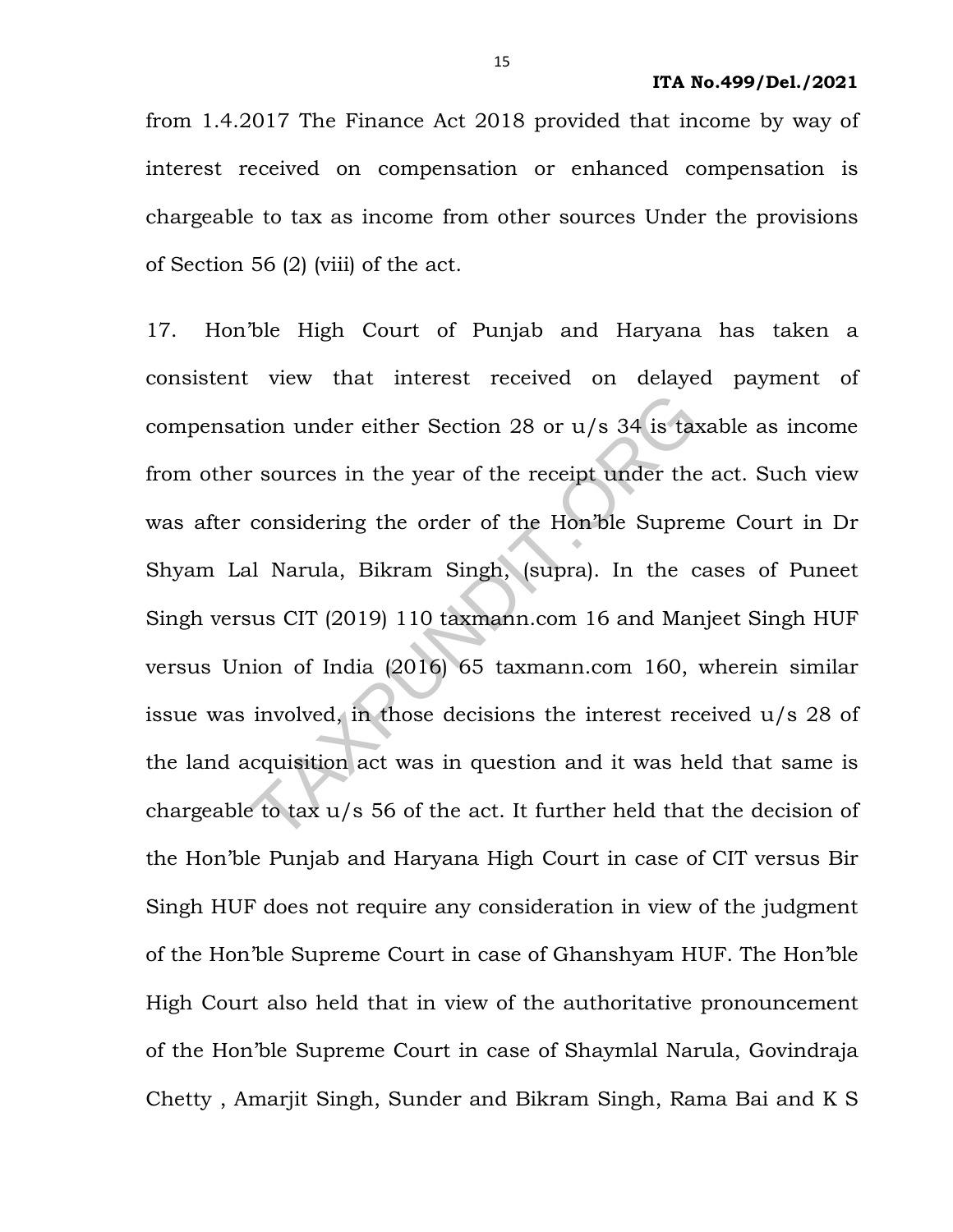Krishna Rao, the assessee cannot derive any benefit from the observation made by the Hon'ble Supreme Court in the case of Ghanshyam HUF.

18. This issue arose before the **Hon'ble Gujarat High Court in case** of Movaliya Bhikhubhai Balabhai vs. ITO (2016) 70 taxmann.com 45 (Gujarat), wherein it has been held that interest on compensation or enhanced compensation u/s 28 of the land acquisition act forms part of compensation and not an interest as contemplated Under the provisions of Section 145A of the act and therefore same are not taxable Under the head income from other sources and revenue was not justified in deducting tax at source u/s 194A of the act. Before the Hon'ble Gujarat High Court, revenue placed reliance upon the decision of the Hon'ble Punjab and Haryana High Court in case of Hari Kishan versus Union of India and CIT versus Bir Singh HUF. The reliance was also placed upon the decision of the Hon'ble Supreme Court in case of Dr Sham Lal Narula, Govindaraju and Bikram Singh. The Hon'ble Gujarat High Court after considering all the decisions of the various courts disagreed with the view taken by the Hon'ble Punjab and Haryana High Court and held that interest received u/s 28 of the income tax act is part of the compensation and is not an interest as red compensation u/s 28 of the land acquist<br>mpensation and not an interest as contempl<br>of Section 145A of the act and therefore<br>nder the head income from other sources an<br>ed in deducting tax at source u/s 194A of the<br>ujara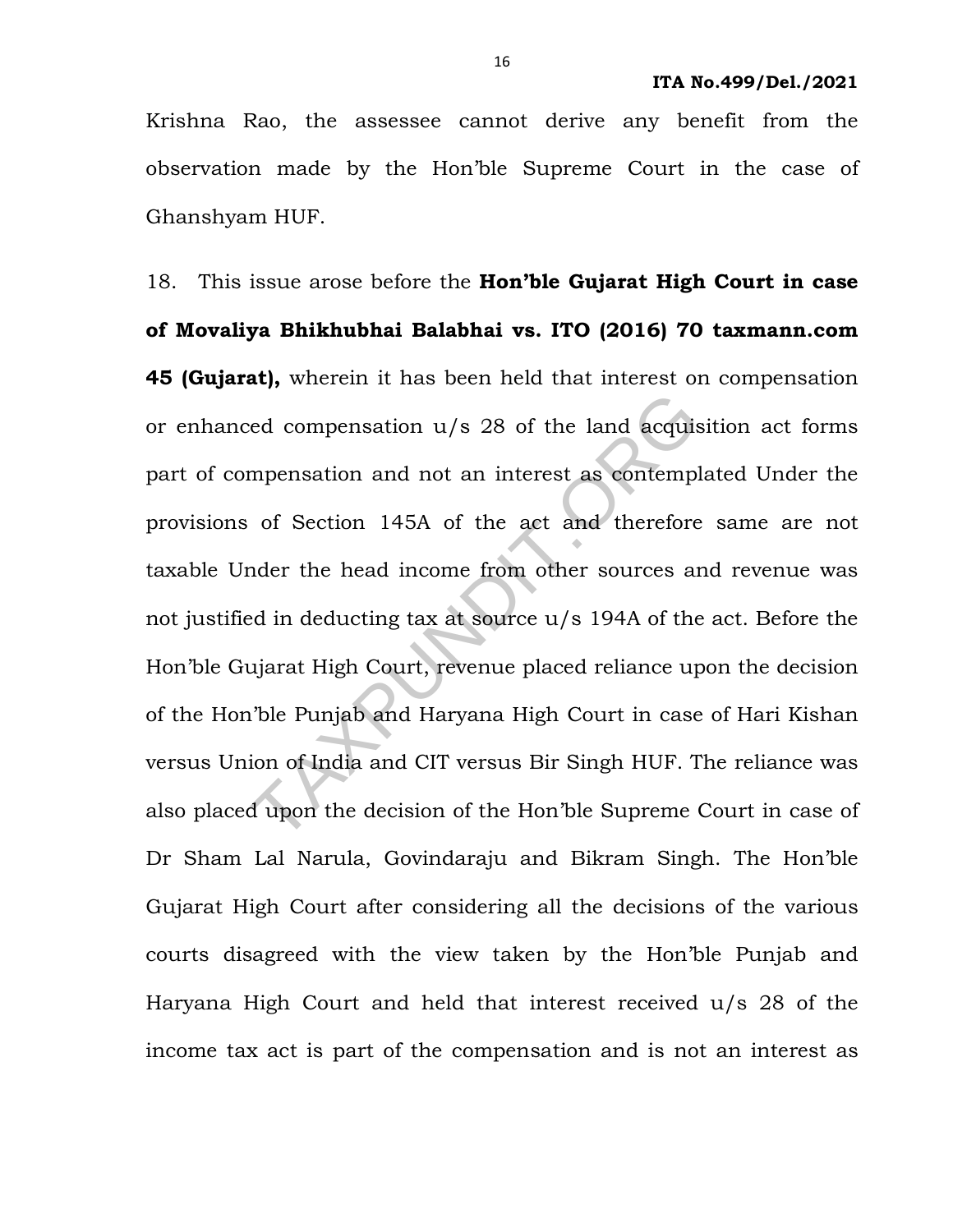contemplated u/s l45A of the income tax act and therefore same is not taxable  $u/s$  56 (2) of the act.

19. An interesting fact was noted by the Hon'ble Gujarat High Court that Hon'ble Punjab and Haryana High Court in case of Jagmal Singh versus State of Haryana in civil revision number 7740 of 2012 on 18 Jul 2013 has clearly held that the interest  $u/s$  28 is part of the compensation unlike u/s 34 of the act which is income. This was the solitary judgment of the Hon'ble Punjab and Haryana High Court taking a view that interest on compensation u/s 28 of the land acquisition act is not an income chargeable to tax as interest but is part of compensation. However, in the latest decision of **Hon'ble** Punjab & Haryana High Court in the case Mahindra Pal Narang vs. CBDT (2020) 423 ITR 13 dated 19/2/2020 wherein the Hon'ble High Court considered the provisions of Section 10 (37), 56 (2) (viii), 57 (iv), 145A (b) of the income tax act. It rejected the reliance by the assessee on the decision of Hon'ble Supreme Court in Ghanshyam **HUF.** It further rejected the reliance by the assessee on the decision of the Hon'ble Gujarat High Court in Movaliya's case holding that the Hon'ble Gujarat High Court did not read properly the paragraph number 46.3 of the circular number 5 of 2010 where all interest received on compensation or on enhanced compensation shall be mpensation unlike  $u/s$  34 of the act which<br>olitary judgment of the Hon'ble Punjab and<br>ing a view that interest on compensation  $u/s$ <br>n act is not an income chargeable to tax as<br>ompensation. However, in the latest decis<br>**Ha**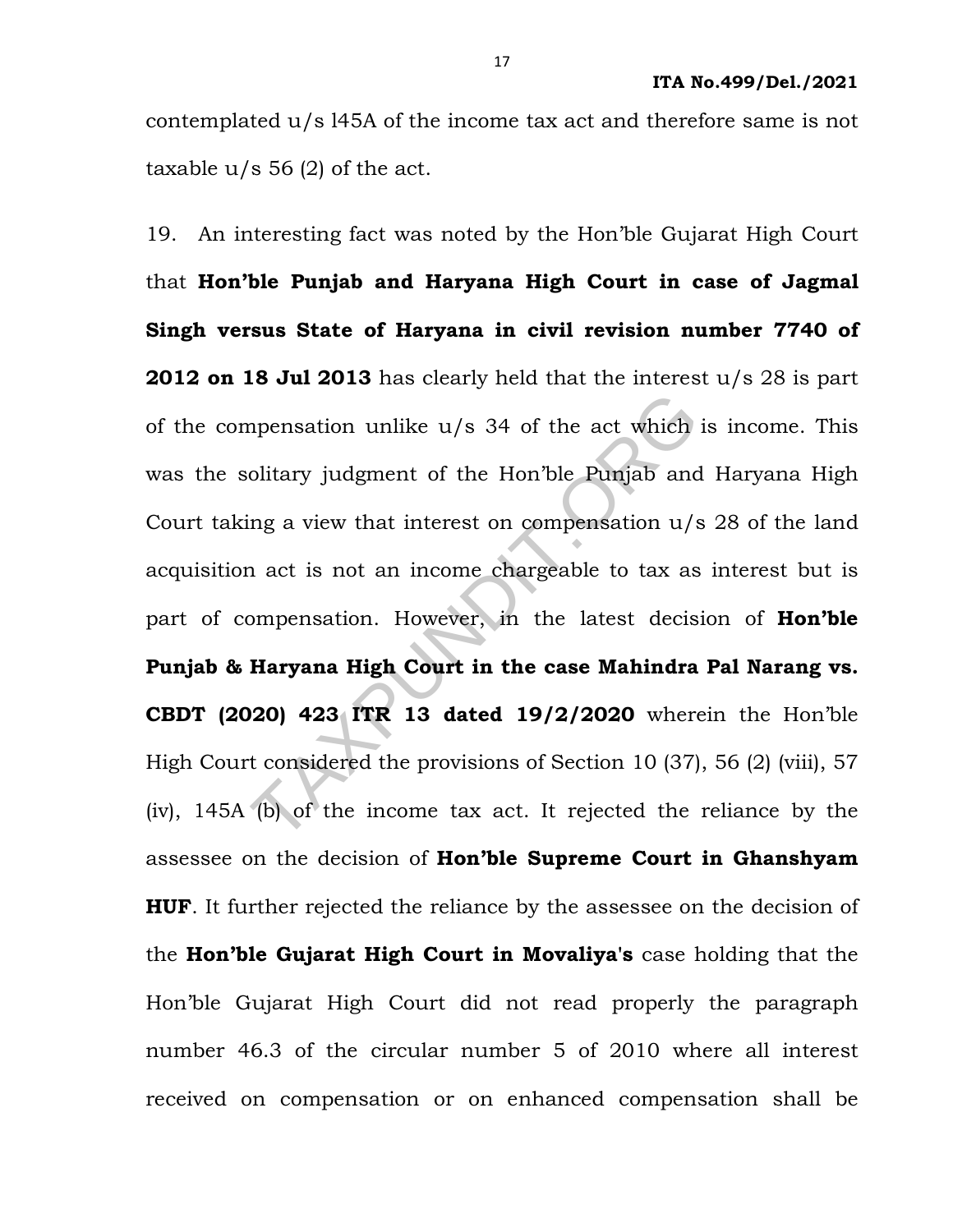assessed as income from other sources in the year in which it is received. It further held that in view of the amendment to the provisions of the income tax act decision of the Hon'ble Supreme Court in the case of Ghanshyam does not come to the rescue of the assessee. It further held that the language of the income tax act with respect to the chargeability of interest as income is plain, simple and unambiguous and therefore no scope of taking outside aid for giving any interpretation to this subsection or clauses are required. Thus it held that interest received on compensation or enhanced compensation is to be treated as income from other sources and not under the head capital gains. Special leave petition against this decision has been dismissed by the Hon'ble Supreme Court. ous and therefore no scope of taking outsident<br>or transformation to this subsection or clauses are reduction is to be treated as income from other s<br>explore the compensation is to be treated as income from other s<br>explore

20. Thus, there are divergent views on this taxability of interest on the enhanced compensation awarded u/s 28 of the Land Acquisition Act wherein the Hon'ble Punjab & Haryana High Court has consistently taking a view that it is an income to be treated under the head 'income from other sources'. The Hon'ble Gujarat High Court has decided this issue in favour of the assessee following the decision of Hon'ble Supreme Court in the case of Ghanshyam (supra). Since the AO of the present case falls under the jurisdiction of Hon'ble Delhi High Court, therefore following the dictum that, if one High Court is in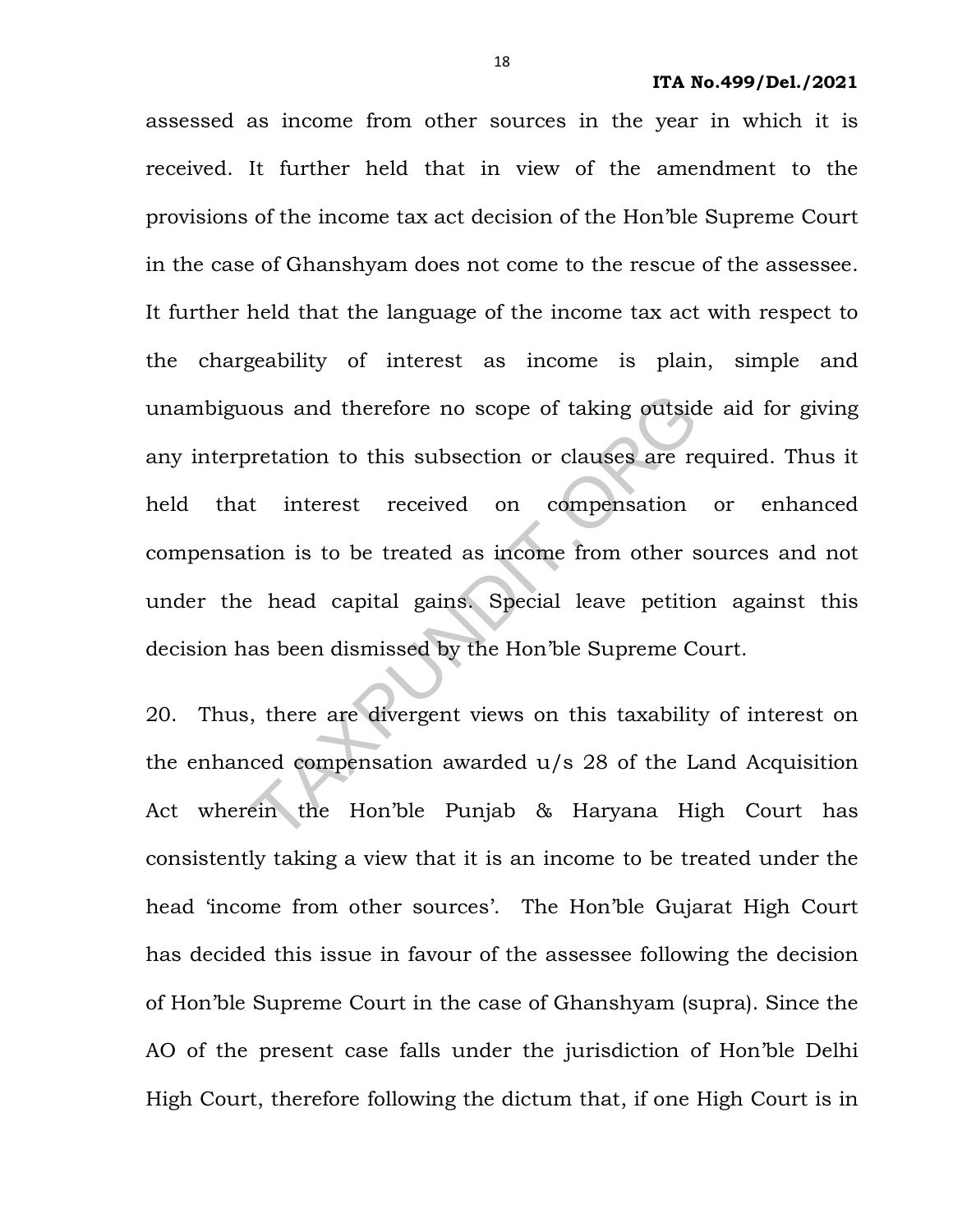favour of the assessee, then in absence of any jurisdictional High Court, that should be followed in favour of the assessee. Thus, ratio of Hon'ble Punjab & Haryana High Court may not have any binding precedent. Thus, the interest on the enhanced compensation u/s 28 of the Land Acquisition Act is not taxable.

21. Coming to the issue of whether the land was an agricultural land or not, from the bare perusal of various evidences which were filed before the ld. first appellate authority viz. –

- (i) Award showing the land as irrigated land;
- (ii) Existence of tubewells, tress and kharif crops;
- (iii) Form No.D issued by Land Acquisition Officer which was signed by him and also by Patwari & Kanungo clearly mentioned that the amount paid to the assessee is against agricultural land; om the bare perusal of various evidences w<br>
1d. first appellate authority viz. –<br>
Award showing the land as irrigated land;<br>
Existence of tubewells, tress and kharif crops<br>
Form No.D issued by Land Acquisition Off<br>
signed
- (iv) Jamabandi showing the nature of crops produced; and
- (v) Income-tax returns showing agricultural income;

it cannot be inferred even remotely that the land which was acquired by the Government was not an agricultural land. The observation and the finding of the ld. first appellate authority despite noting down these evidences does not have any basis to negate these evidences nor any independent enquiry has been made to counter these evidences. In fact the entire impugned order revolves around on various case laws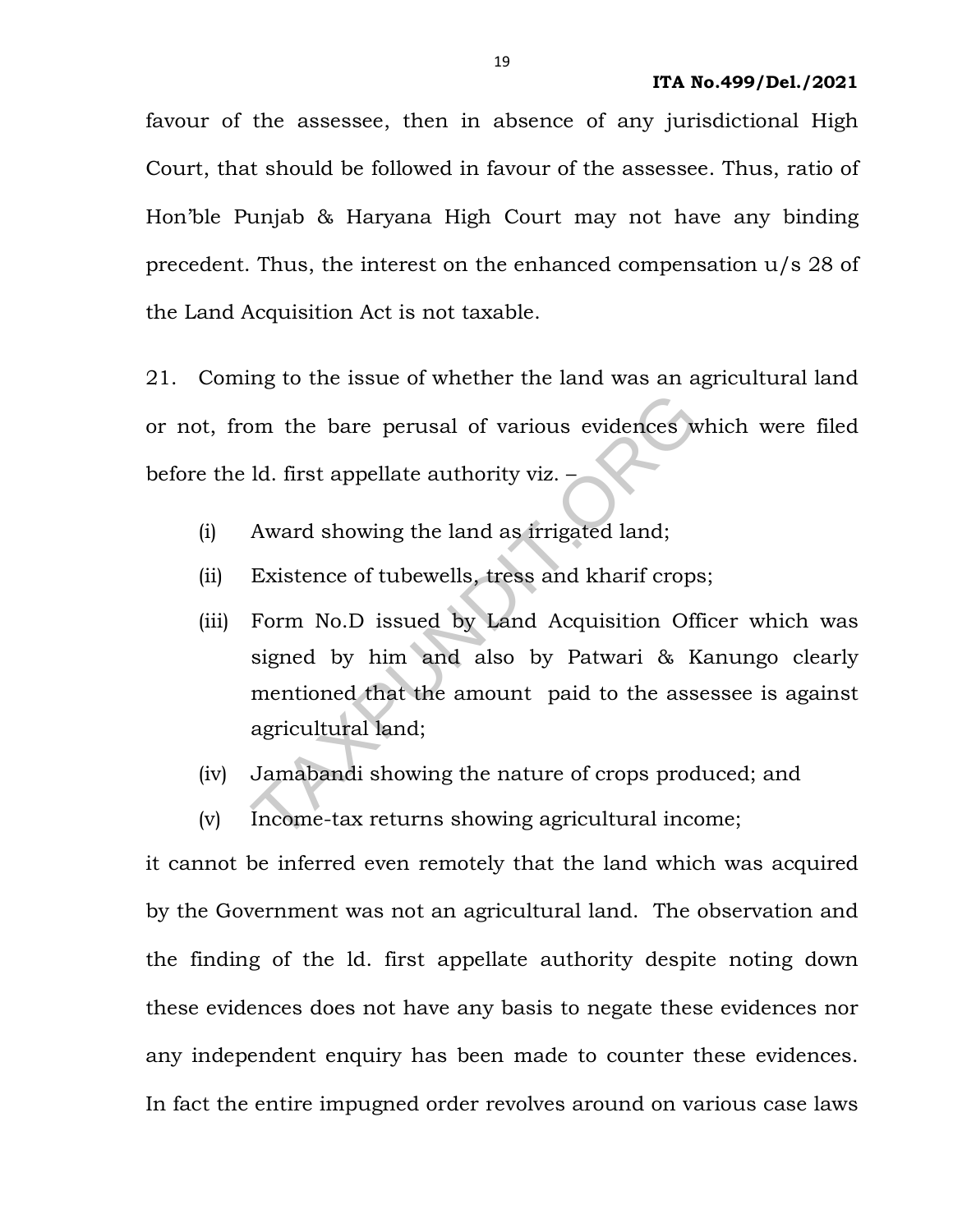and the facts discussed herein which has been distinguished by ld. counsel before us. However, we do not find it relevant to discuss here, as none of the case laws are relevant for the present case in the light of these evidences. Once the Land Acquisition Officer as well as court have awarded the compensation treating to be an agricultural land and not only that, all the Revenue departments have certified that it was an agricultural land and substantial proof has been given that agricultural activities were being carried out, then to say that it was a commercial land and not an agricultural land, is unjustifiable.

22. Therefore, we hold that firstly, it was an agricultural land on which the compensation has been awarded by the court; and secondly, the interest received on enhanced compensation u/s 28 of the Land Acquisition Act is part of compensation and hence is not taxable, accordingly assessee is entitled for exemption u/s 10(37) of the Act. gricultural land and substantial proof has lead activities were being carried out, then to s<br>al land and not an agricultural land, is unjust<br>erefore, we hold that firstly, it was an agric<br>compensation has been awarded by

23. In the result, the appeal of the assessee is allowed.

Order was pronounced on this 4th day of May, 2022.

 $Sd/-$ (PRADIP KUMAR KEDIA) (AMIT SHUKLA) ACCOUNTANT MEMBER JUDICIAL MEMBER

Dated: 04.05.2022 TS